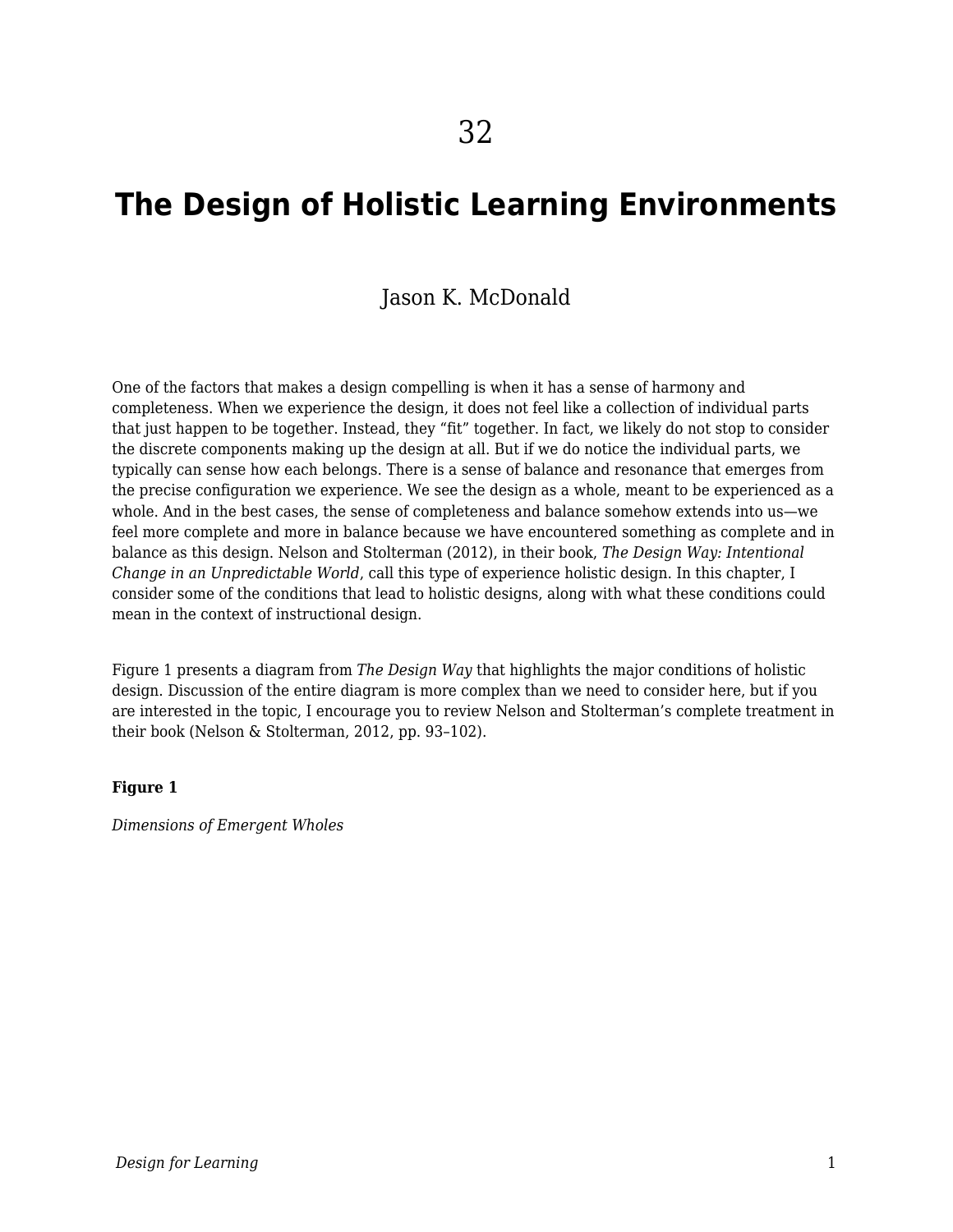

*Note.* Reprinted from Nelson, H. G., & Stolterman, E. (2012). *The design way: Intentional change in an unpredictable world* (2nd ed.). The MIT Press, p. 94. Used by permission; all rights reserved.

The diagram illustrates how we can design objects or services in a way that transcends the individual parts from which they are assembled to create something holistic. As Nelson and Stolterman put it, we rely on "those unifying forces that cause things to stand together . . . thus forming meaning for individuals who are part of the whole or served by the whole" (p. 94). When something is holistic, it has properties that cannot be predicted when we examine each of the pieces individually. But that does not mean the individual parts are not important. Quite the opposite, in fact. Each component contributes something to the overall sense of the whole and is necessary to achieve the effect of the whole. Removing or changing the pieces, then, could lead to a design with a completely different effect.

Holism is not often addressed in instructional design. Perhaps the closest we come is when we consider the graphic design of our instruction. In this case we do frequently consider what effect the visual components of our instruction are having, and if they are contributing to an overall pleasing visual sense. (For tips on how to create a pleasing visual design, see the articles [The Building Blocks](https://www.interaction-design.org/literature/article/the-building-blocks-of-visual-design) [of Visual Design](https://www.interaction-design.org/literature/article/the-building-blocks-of-visual-design) or [10 Basic Principles of Graphic Design\)](https://medium.com/@anahatrawal/10-basic-principles-of-graphic-design-b74be0dbdb58). Holism is important to consider in other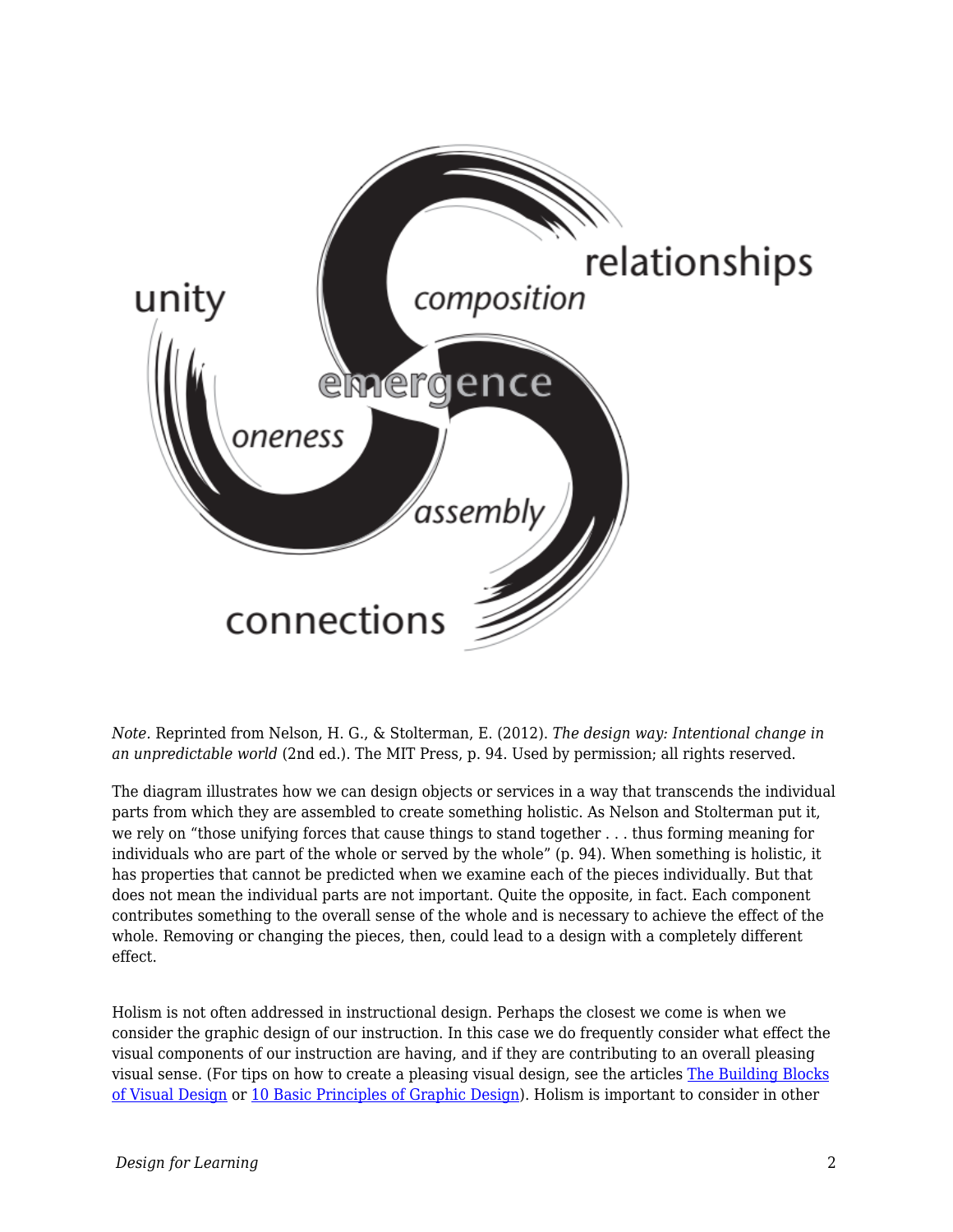aspects of instruction as well. Yet despite its importance, holistic design can also be difficult to talk about explicitly. The effects it has are subtle. But using Nelson and Stolterman (2012) as our guide, let's explore some ways that the instruction you design can inspire a sense of holistic completeness.

## **Connection**

First, consider the effects of the connections between individual elements in your design. There is an analogy here to connections between physical objects: when joining together two pieces of wood, we connect them with a nail or a screw. When joining together pieces of metal, we connect them with a weld. We can also consider more sophisticated methods of connecting when we include the idea of an intermediary fastener. Nails and screws are a direct connector between two pieces of wood, and the result is a rigid link. But we could connect our wood using an intermediary: a hinge. We screw the hinge into adjacent pieces of wood and the result is a connection between the wood that is more flexible. When building an object, then, we need to consider what materials we are working with, and this will help us decide what kinds of connections we can make. Then we consider what we want the connection between the elements to be, and this will help us further choose an appropriate link to achieve our objective. A holistic design will choose connections that are both appropriate for the material being used as well as the type of connection that is desired.

There are at least two applications of this analogy to instructional design. The first is between different elements of an instructional product that students experience. What types of connections are possible between the different pages of an online educational activity, for instance? Or between elements on the same page? Or between different units of the same course? The types of connections that are possible will be partly a function of the material the designer is working with (images, text, web pages, etc.), and partly a function of the effect the designer wants to have (the student can choose between these three pages; or the student must go to this page, etc.). Attentive designers will consider the connections between these elements as much as a carpenter will consider the connection between wood beams supporting the structure they are creating.

Another type of connection instructional designers can consider is between the different layers of their instruction. Gibbons (2013) proposed that all instructional products or learning systems are composed of different layers that perform different functions in a design. For example, one of the layers is the representations that students experience (what they see, hear, touch, etc.). Another layer is the controls that students use to input information back into the instruction (typing into a text box, submitting a form, or answering a teacher's question). There must be some kind of connection between these layers for the instruction to have its effect. If instructional designers pay attention to the effects they want each layer to have, they can find connections between the layers they can intentionally design to help lead to that effect. Similar to connections between individual elements, designers should both pay attention to the material each layer is made of (physical or conceptual) as well as the type of connections that are appropriate for the intended effect.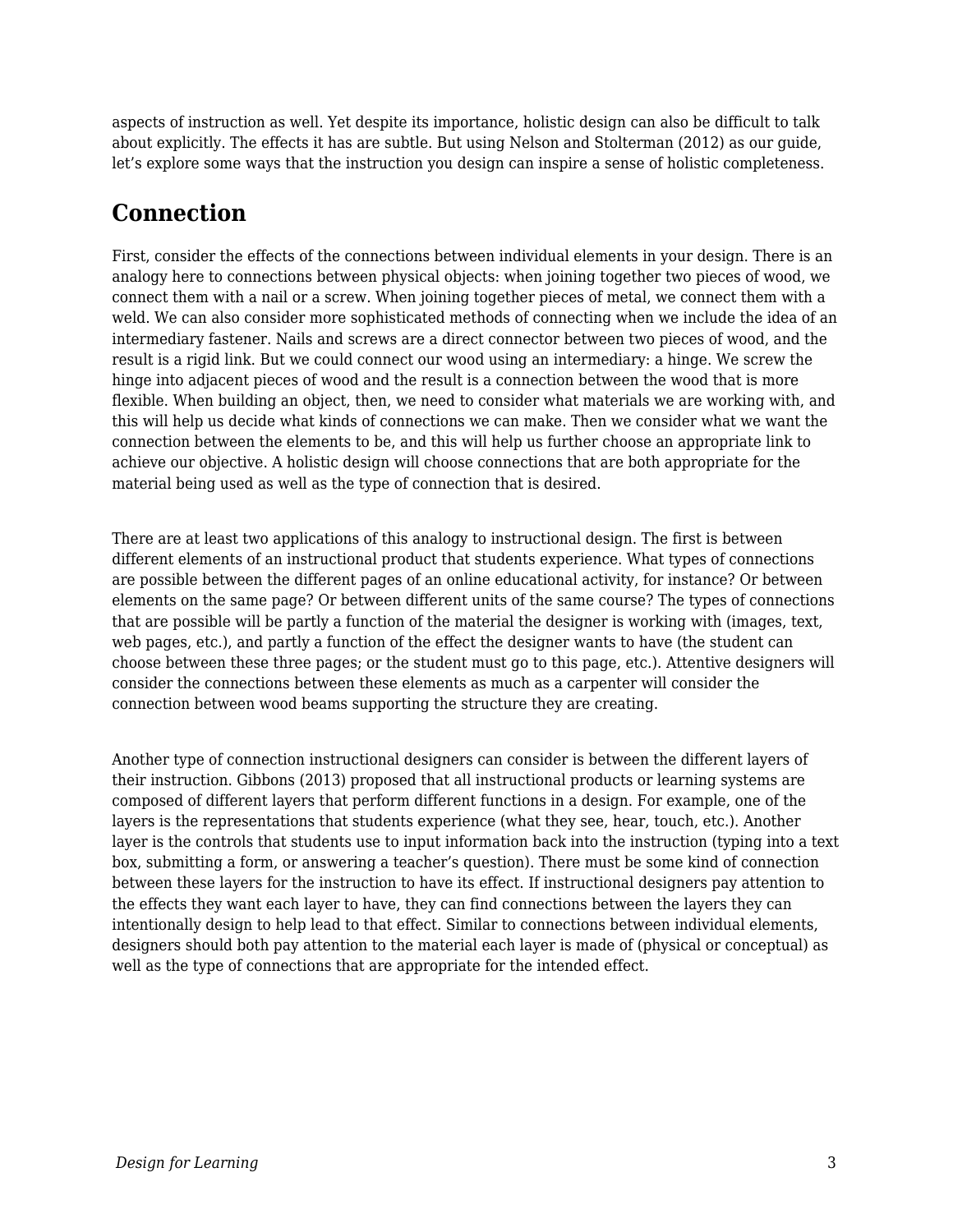### **Application Exercise**

Find an example of an instructional product or service (perhaps an online training module, a face-toface classroom lesson, or a museum-type experience). Ask yourself:

- What are the individual elements of which the product is composed? (e.g. different pages in the module; different activities in the lesson)
- What is connecting those elements together?
- Why do you think they were connected in that way?
- Can you imagine alternative ways of connecting these elements?

## **Relationships**

The second condition of holistic design is the relationships between elements in a design. Relationships are similar to the idea of connection, since every relationship connects different entities in some way. So everything just described about connections applies to relationships as well. But relationship implies more than the fact that elements are connected. The idea of relationship implies there is a structure to the connection, one that suggests an effect that transcends what the individual elements provide on their own. When two (or more) things are in relationship with each other, we can see that they belong together. Returning to our previous example of making something out of wood, we can easily nail together wood of any shape or size. But a relationship between different pieces of wood implies that we have done more. We also consider how our joint between the pieces fits together harmoniously. We might cut one board so it fits into an existing grove in the other. Or we apply stain or paint so the coloring of the wood produces a pleasing effect when placed next to each other. We can also consider the relationship of what we build with something larger than itself. For instance, when we ask whether a chair fits in a room, we usually aren't talking about if we can actually squeeze it into the space. Rather, what we usually mean is does the chair feel like it belongs? Is the relationship between the chair and the rest of the furniture harmonious? Or does it feel like the chair came from a different family than everything else in the room?

Parrish (2005) described some ways that instructional designers can pay attention to the relationship between elements in their designs. He encouraged designers to pay attention to the "rhythms of instructional activities" in their products, to find "methods for creating dynamic tension and revealing unity within content sequences," or to develop "strategies that provide memorable closure to learning experiences" (p. 17). In each of these cases, elements in an instructional product would not only be connected in some way, but the structure of that connection would produce an aesthetic effect. This effect transcends the actual material being interacted with in a way that communicates messages that often cannot be spoken (e.g. why a subject matters, what is beautiful about it, or how might I [the student] be changed by it).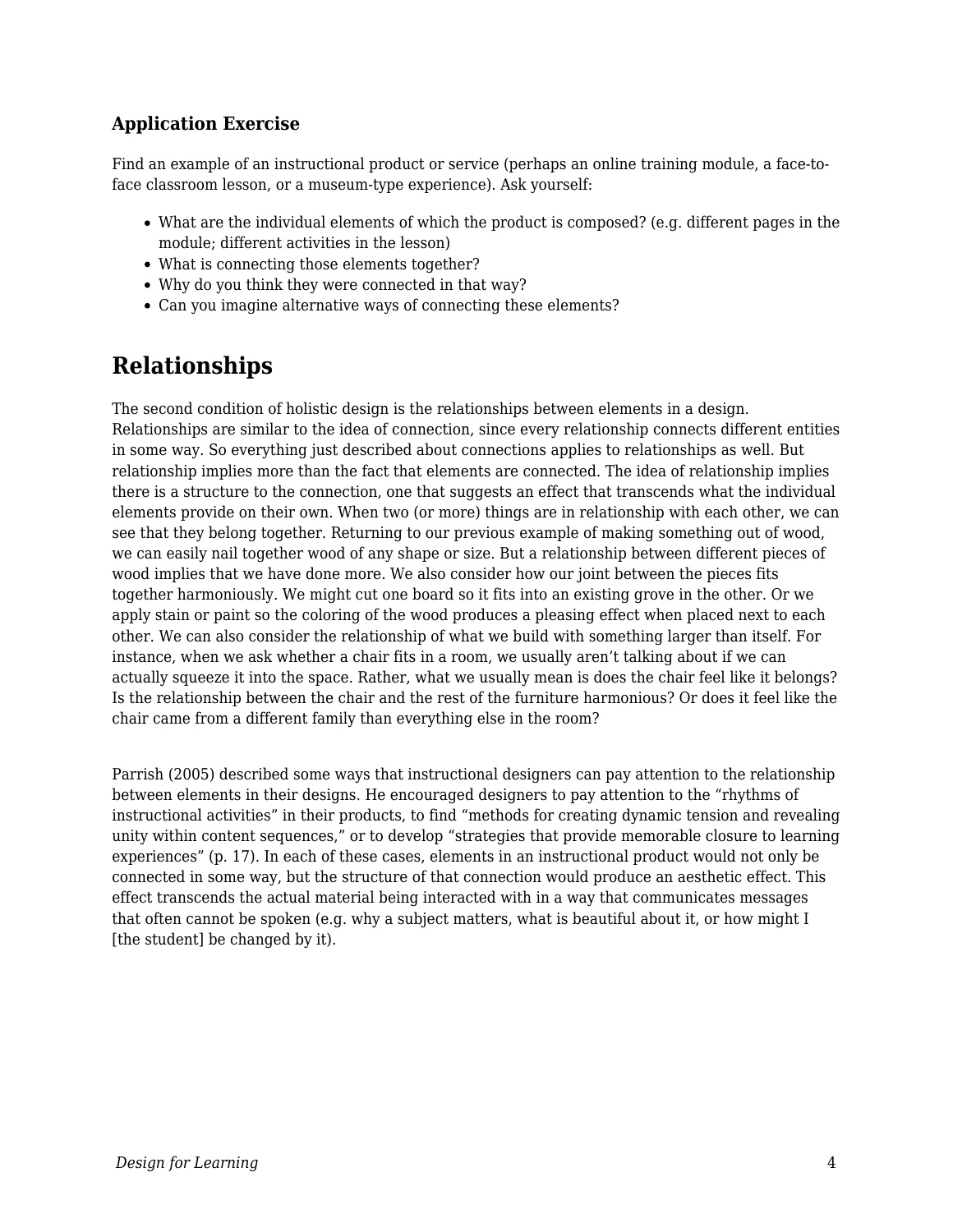#### **Application Exercise**

Using the example you found earlier, try identifying the relationships between elements in the instruction. Ask:

- What are the structures of the connections identified in this instruction?
- What kind of effects do those relational structures suggest?
- Can you imagine alternative relationships that can connect these elements?

### **Unity**

The last factor to consider is unity, or the overall effect the connections and relationships have in a complete design. In considering unity we should first recognize that there will always be connections and relationships between design elements. If designers do not consider them intentionally (leaving them to chance), people will look for some kind of connection, and there is no guarantee the designer will be happy with what they find. When designers do not intentionally plan for unity between connections/relationships, often this leads to the design being experienced as disjointed. People may not be able to identify what about it is dissatisfying, but they will sense something about it that is harsh or jarring. But worse is when the connections and relationships that people find generate a sense of dissonance or incongruity, an active sense that these elements do not belong together. And more than being slightly displeased with the design, people actively dislike it, again often without knowing exactly why.

But if connections and relationships are intentionally considered, they can generate an overall, unifying effect that is pleasing and pleasurable to experience. People feel comfortable with these types of design. Wilson (2013) described this as "how elements hang together" for the person experiencing it, "and support [them having] a coherent experience" (p. 40). The word coherent is the key. Unity is a result of everything in the design seeming to belong, to be in its proper place, and be in that place for a proper reason. Let's assume we designed and built a beautiful, ornate chair, with intricate patterns in the legs and a soft, luxurious fabric on the back and seat. If we place the chair in an elementary school cafeteria, it will stick out. Any sense of unity in the room (assuming there was one before!) would be lost. But if we place our chair in a university library, perhaps in a special collections reading room, it could contribute to a sense of unity that people experience in the room as being a place of learning.

How does unity apply in instructional design? Parrish (2009) described it as the designer's care for experiences that are "infused with meaning, and felt as coherent and complete" (p. 511). While there might be multiple ways to do this, Parrish proposed that designers can pursue unity by intentionally considering connections and relationships between instructional elements that (a) create distinct beginnings, middles, and endings for the instruction; (b) set students in the role of being the protagonist of their own learning; (c) set a theme for the instruction through the choice of learning activities; and (d) create a context that immerses students in the instructional situation.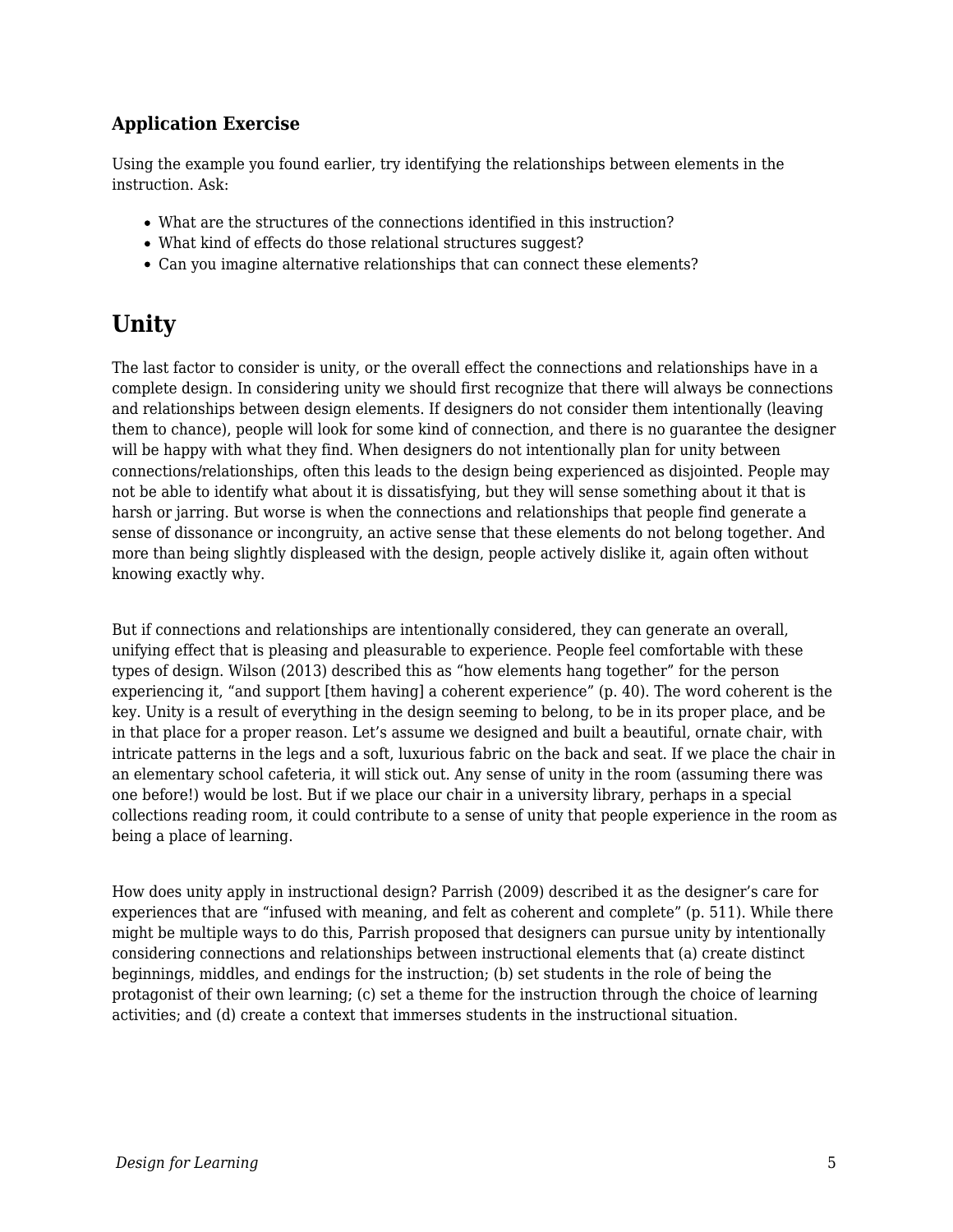#### **Application Exercise**

Using the same example as before, consider the sense of unity you experience with the instruction. Ask:

- Do the connections and relationships in the instruction contribute towards an overall effect?
- How would you characterize this effect?
- Is there any evidence to suggest this effect was intentionally considered by designers? Or did they seem to leave it to chance?
- What might you change about the instruction to generate a stronger sense of unity?

### **Conclusion**

Nelson and Stolterman (2012) concluded that a holistic design creates emergent qualities, or qualities that cannot be experienced when only considering the individual elements that are connected together in intentionally considered relationships of unity. They also stated these emergent qualities have "significance" for the people using a design. They mean something to people, and "embody [some] essence of human potential more fully" (p. 101). This seems to be sufficient justification for considering holistic design as part of the instructional design process. Instructional design is about helping people learn, or, in other words, unlocking some aspect of their human potential. And it is more than the educational content and instructional strategies that do this. To create designs that are truly remarkable and uncover at least some aspects of human potential, people need to experience instruction with emergent, holistic qualities. These are generated as designers consider the connections between individual elements of their instruction, form those connections into structured relationships, and align both into a unified whole that can produce an aesthetic, transcendent effect.

### **References**

Gibbons, A. S. (2013). *An architectural approach to instructional design*. Routledge.

- Nelson, H. G., & Stolterman, E. (2012). *The design way: Intentional change in an unpredictable world* (2nd ed.). The MIT Press.
- Parrish, P. (2005). Embracing the aesthetics of instructional design. *Educational Technology, 45*(2), 16–25.
- Parrish, P. (2009). Aesthetics principles for instructional design. *Educational Technology Research and Development, 57*(4), 511-528.
- Wilson, B. G. (2013). A practice-centered approach to instructional design. In J. M. Spector, B. B. Lockee, S. E. Smaldino, & M. Herring (Eds.), *Learning, problem solving, and mind tools: Essays in honor of David H. Jonassen* (pp. 35–54). Routledge.